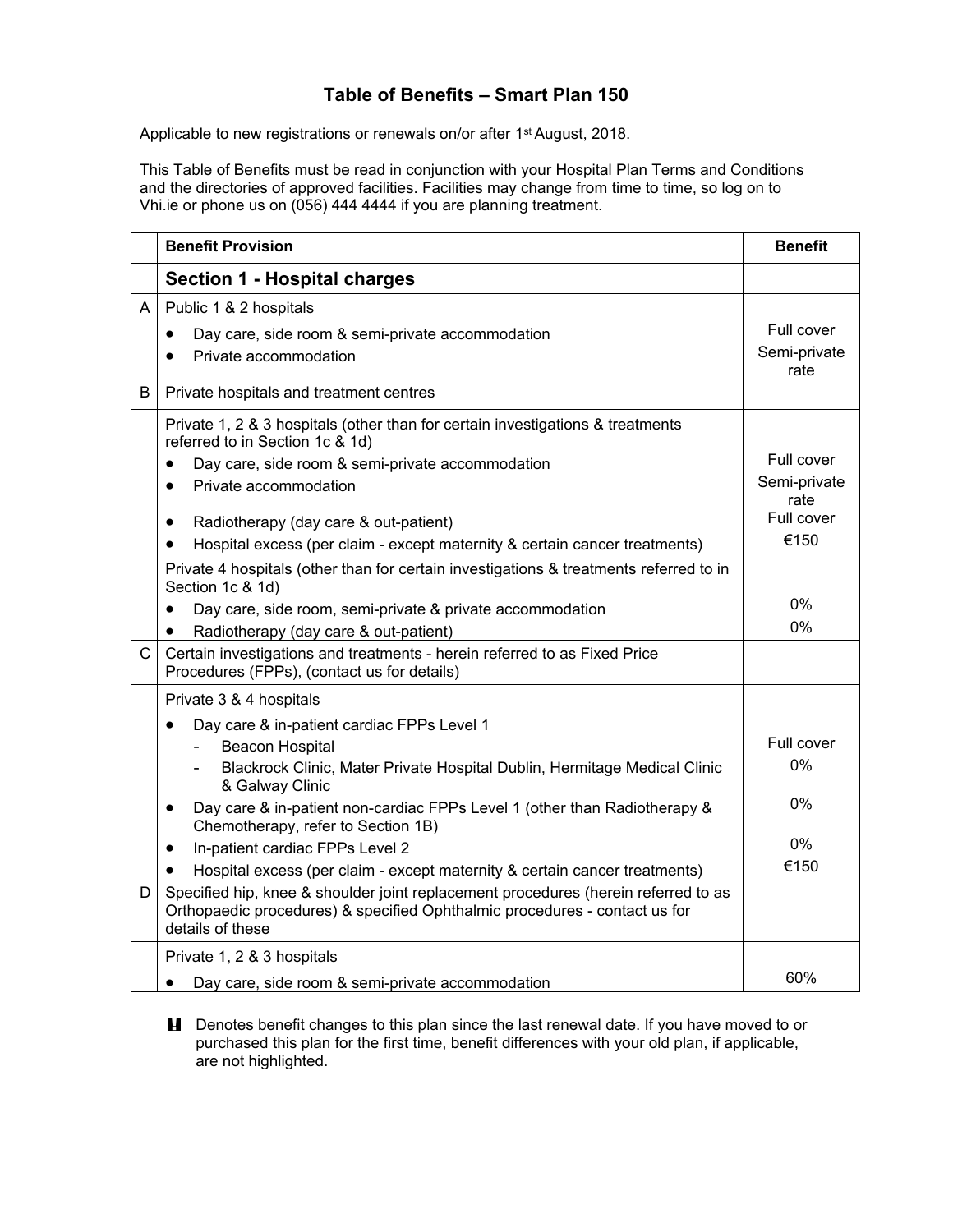|    | Private accommodation<br>$\bullet$                                                                                                                            | 60% Semi-<br>private rate         |
|----|---------------------------------------------------------------------------------------------------------------------------------------------------------------|-----------------------------------|
|    | Private 4 hospitals                                                                                                                                           |                                   |
|    | Day care, side room, semi-private & private accommodation                                                                                                     | 0%                                |
|    | When carried out as a Fixed Price Procedure (contact us for details)                                                                                          |                                   |
|    | Private 3 & 4 hospitals                                                                                                                                       | 0%                                |
|    | <b>Section 2 - Consultants' fees/GP procedures</b>                                                                                                            |                                   |
| A  | In-patient treatment, day-care/side room/out-patient & GP procedures                                                                                          |                                   |
|    | Participating consultant/GP<br>$\bullet$                                                                                                                      | Full cover                        |
|    | Non-participating consultant/GP                                                                                                                               | Standard<br>benefit               |
|    | Section 3 - Psychiatric cover (read in conjunction with Section<br>1)                                                                                         |                                   |
| A  | In-patient psychiatric cover                                                                                                                                  | 100 days                          |
| В  | Day care psychiatric treatment for approved day care programmes                                                                                               | Contact us for<br>further details |
| C  | In-patient treatment for alcoholism, drug or other substance abuse in any 5 year<br>period                                                                    | 91 days                           |
|    | <b>Section 4 - Maternity</b>                                                                                                                                  |                                   |
| A  | Normal confinement                                                                                                                                            |                                   |
|    | Public hospital benefit<br>Caesarean delivery (as per hospital benefits listed)                                                                               | €400<br><b>Refer Section</b>      |
| B  | In-patient maternity consultant fees (per Schedule of Benefits for Professional<br>Fees)                                                                      | Agreed<br>charges                 |
|    | <b>Section 5</b>                                                                                                                                              |                                   |
| A  | Convalescent care - first 14 nights                                                                                                                           | €30 per night                     |
| B  | Cancer care support - one night's accommodation up to €100, for each treatment                                                                                | €1,500 per<br>calendar year       |
| C. | Vhi Healthcare approved medical and surgical appliances - subject to an excess of<br>€300 per member per year (contact us for details of eligible appliances) | €1,000 per<br>member year         |
| D  | Vhi Hospital@Home                                                                                                                                             | Full cover                        |
|    | <b>Section 6 - Transport costs</b>                                                                                                                            |                                   |
| A  | Transport costs (covered in accordance with our rules)                                                                                                        | Agreed<br>charges                 |
|    | Section 7 - Cover outside Ireland                                                                                                                             |                                   |
| A  | Emergency treatment abroad                                                                                                                                    | €65,000                           |
| В  | Elective treatment abroad (subject to prior approval)                                                                                                         |                                   |
|    | Surgical procedures available in Ireland (as per level of cover in Ireland)                                                                                   | €65,000                           |
|    | Treatment not available in Ireland                                                                                                                            | €65,000                           |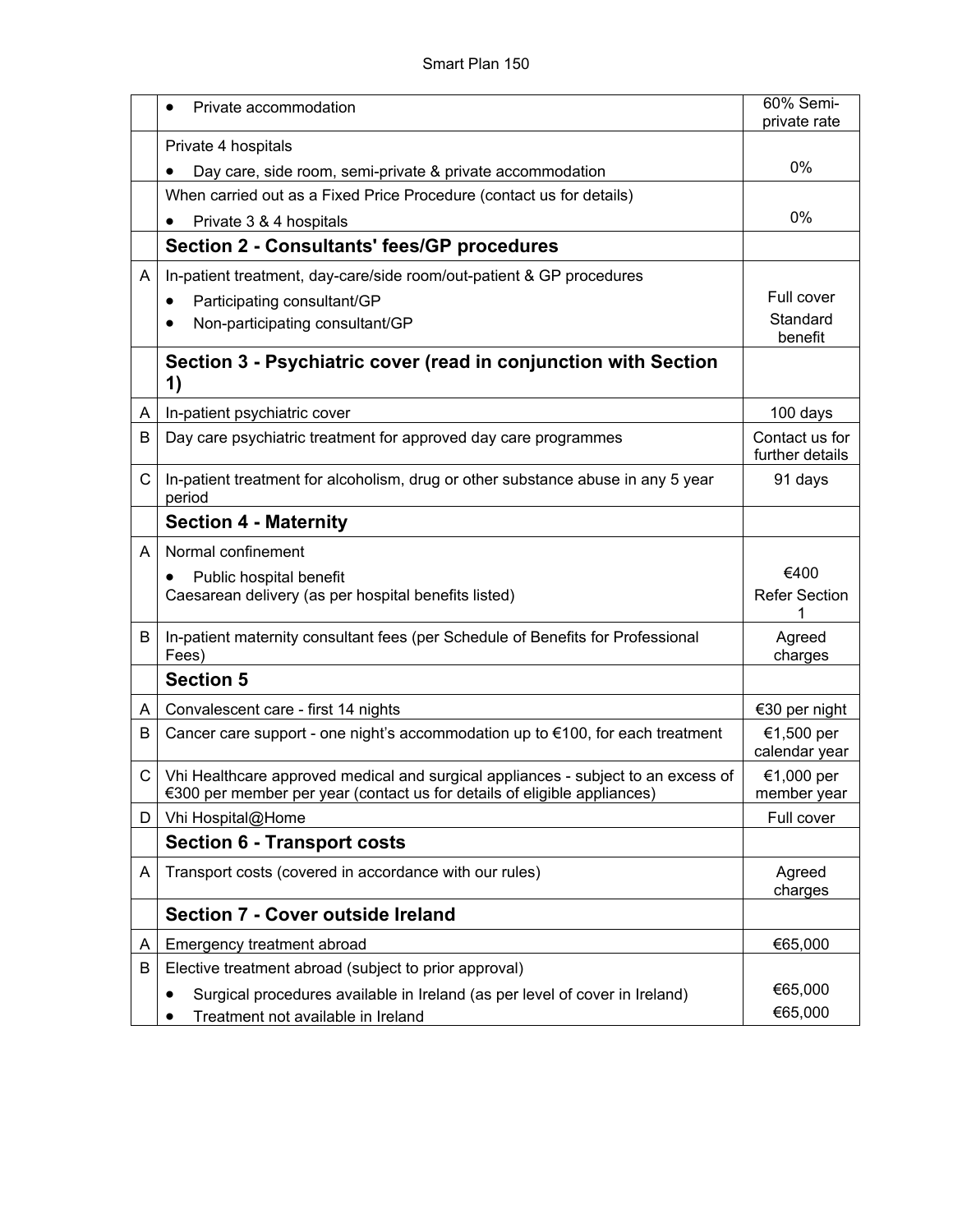|   | <b>Section 8</b>                                                                                                                                                                                                                        |                       |
|---|-----------------------------------------------------------------------------------------------------------------------------------------------------------------------------------------------------------------------------------------|-----------------------|
| A | In-patient MRI scans (covered in accordance with Section 1)                                                                                                                                                                             | Agreed<br>charges     |
| В | Out-patient MRI scans                                                                                                                                                                                                                   |                       |
|   | Category 1 - approved MRI centres                                                                                                                                                                                                       | Full cover            |
|   | Category 2 - approved MRI centres, agreed MRI charges & consultant<br>Radiologists fees (subject to an excess of €125 per scan)                                                                                                         | Full cover            |
| С | PET-CT scans (covered in accordance with our rules)                                                                                                                                                                                     | Agreed<br>charges     |
| D | CT Scans (covered in accordance with our rules) $\blacksquare$                                                                                                                                                                          | Full cover            |
|   | Section 9 – Day-to-day medical expenses (benefits are per visit,<br>per member, unless otherwise indicated)                                                                                                                             |                       |
| A | Consultant consultation - 7 visits                                                                                                                                                                                                      | €60                   |
| B | Pathology - consultants' fees (per referral)                                                                                                                                                                                            | €60                   |
| C | Radiology - consultants' fees for professional services (per procedure)                                                                                                                                                                 | €60                   |
| D | Pathology/Radiology or other diagnostic tests (refer to Section 8 for out-patient<br>MRI benefits) - 50% of agreed charges in an approved out-patient centre. Contact<br>us for details of eligible diagnostic tests and reimbursements | €300 per year         |
|   | Annual excess - per member, per year                                                                                                                                                                                                    | €250                  |
|   | Annual maximum - per member, per year                                                                                                                                                                                                   | €1,000                |
|   | Section 10 - Care for people on the Go (benefits are per visit,<br>per member, unless otherwise indicated)                                                                                                                              |                       |
| A | Vhi Online Doctor – 6 visits (available through the Vhi App)* $\blacksquare$                                                                                                                                                            | Full cover            |
| B | <b>Vhi VisionCare</b>                                                                                                                                                                                                                   |                       |
|   | Vhi VisionCare E-Screen (available through Vhi.ie/myvhi)                                                                                                                                                                                | Full cover            |
|   | Comprehensive eye exam carried out by a VSP eye-care professional in each<br>$\bullet$<br>12 month period - subject to Vhi VisionCare E-Screen referral                                                                                 | Full cover            |
| C | Vhi SwiftCare exclusive benefit to Vhi customers*                                                                                                                                                                                       |                       |
|   | Initial consultation (charge is €125 – you pay €50)<br>٠                                                                                                                                                                                | €75                   |
|   | Follow-up treatment package after this consultation for x-rays, tests & medical<br>aids (maximum you will pay is €150 for this follow-up treatment)                                                                                     | 50% of total<br>costs |
| D | Physiotherapy carried out by a Physiotherapist employed by The Physio Company<br>- 3 visits. To make a booking, contact The Physio Company at (01) 518 0011                                                                             | Full cover            |
|   | * These benefits are not subject to the annual excess or annual maximum                                                                                                                                                                 |                       |
|   | <b>Additional notes</b>                                                                                                                                                                                                                 |                       |
| A | This plan does not provide cover for all hospitals, for details of the hospitals<br>covered please log on to Vhi.ie or phone us on (056) 444 4444                                                                                       |                       |